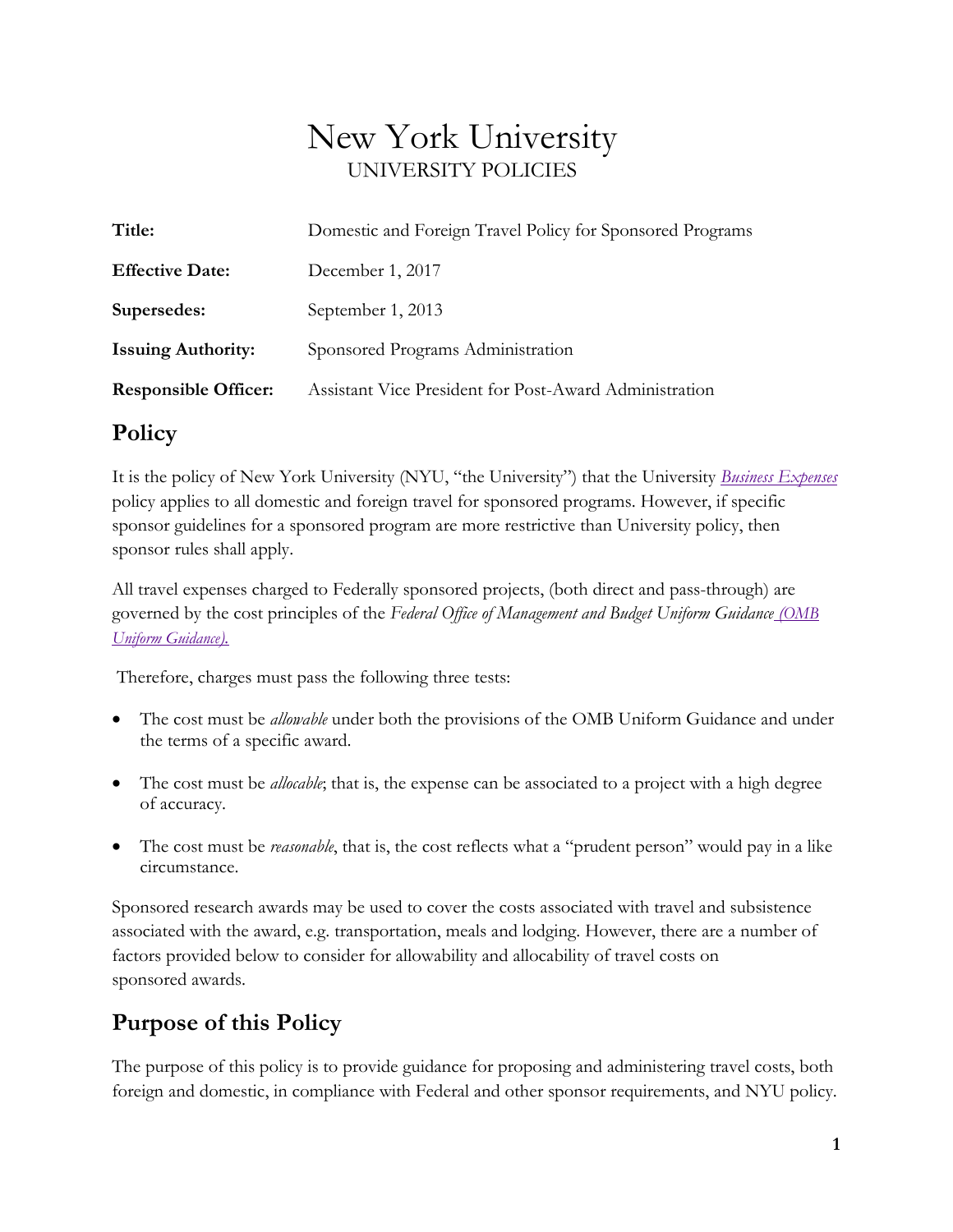# **Scope of this Policy**

This policy is applicable to all schools, departments, units and personnel of the University involved in administering sponsored awards.

# **Procedures for Implementation**

All domestic and foreign travel for sponsored programs is governed by the University Business Expenses policy and, in the case of Federally sponsored foreign travel, subject to the requirements of the Fly America Act. If specific sponsor guidelines or the terms and conditions of a sponsored award are more restrictive than University policy, then the sponsor rules shall apply.

## **a. Proposal /Budget**

Generally, the proposal should include a budget for foreign and domestic travel costs and the proposal must have explicitly stated justification for the travel. This will translate into a budget category for travel when the sponsored project is established.

Travel is allowable as a direct cost where such travel will provide direct benefit to the project and comply with NYU and sponsor requirements. Costs for employees working on the project may include per diems or subsistence allowances and other travel-related expenses, such as mileage allowances if travel is by personal automobile.

All travel charged to sponsored projects must be approved by the Principal Investigator (PI) or their designee. Before making travel arrangements, make sure that travel is allowed under the terms of an agreement or contract. In some cases, the sponsor's written approval may be required prior to any trip. Please contact the Office of Sponsored Programs (OSP) for any travel changes exceeding the approved budget by \$1,000 or 25%, whichever is greater.

Commercial airfare costs in excess of the basic least expensive unrestricted accommodations class offered by commercial airlines are unallowable except when such accommodations would:

- (i) Require circuitous routing (e.g., multiple stops or layovers);
- (ii) Require travel during unreasonable hours (e.g., "red eye flights");
- (iii) Excessively prolong travel;
- (iv) Result in additional costs that would offset the transportation savings; or

(v) Offer accommodations not reasonably adequate for the traveler's medical needs. The non-Federal entity must justify and document these conditions on a case-by-case basis in order for the use of first-class or business-class airfare to be allowable in such cases.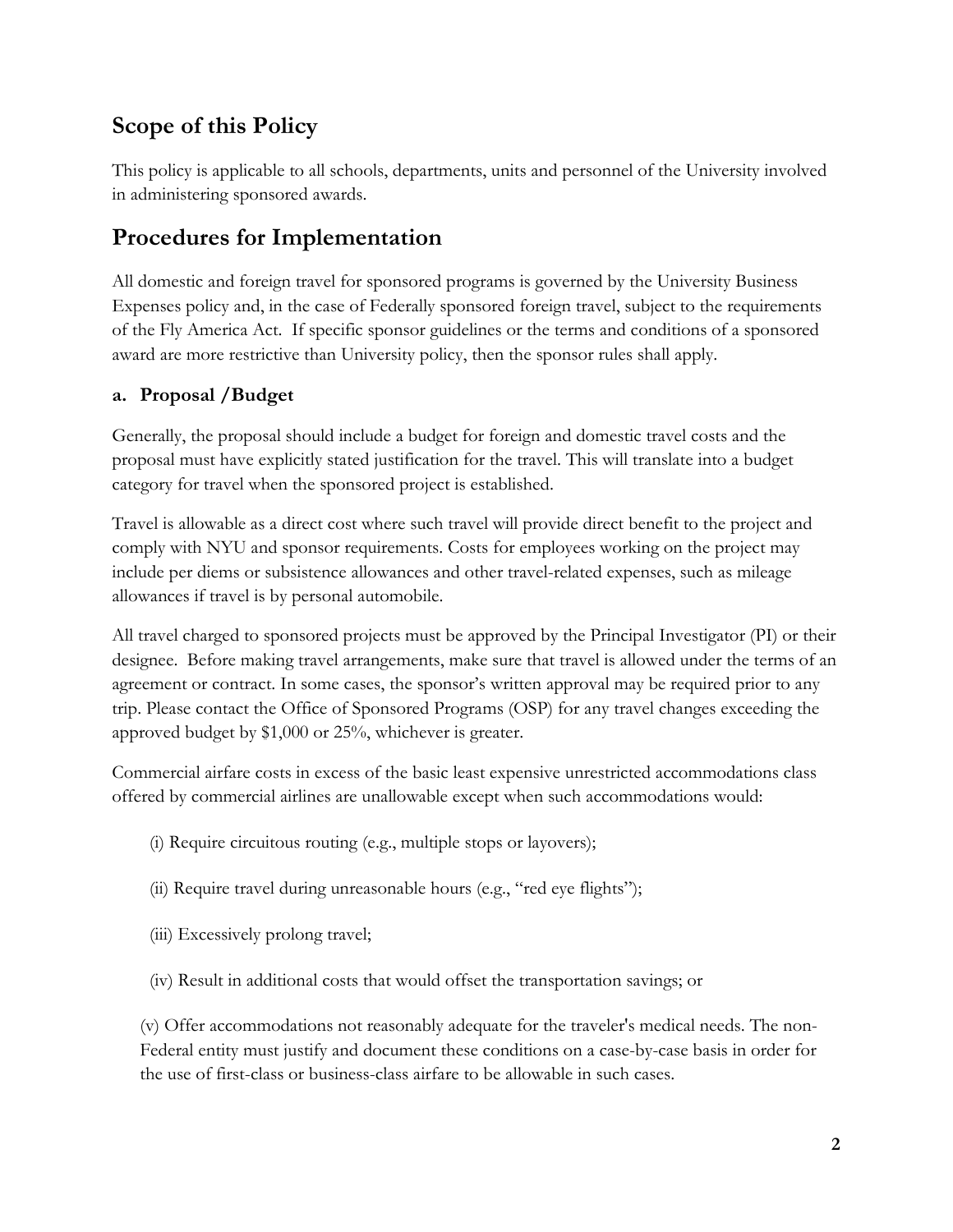### **b. Travel Advances**

When travel advances are necessary, the traveler must submit an Advance Request through the University's Accounts Payable payment system at least 10 to 20 days prior to travel.

Travel advance requests and reconciliations must follow the requirements in the *[Business](http://www.nyu.edu/about/policies-guidelines-compliance/policies-and-guidelines/business-expenses.html)  [Expenses Policy.](http://www.nyu.edu/about/policies-guidelines-compliance/policies-and-guidelines/business-expenses.html)*

Requests for travel advances exceeding \$500 must include a description of the circumstance that requires the advance and a brief budget of expenses must be provided in the Form.

Advances for sponsored programs must be reconciled within 60 days of the end of the trip. See the *[Business Expenses Policy](http://www.nyu.edu/about/policies-guidelines-compliance/policies-and-guidelines/business-expenses.html)* for additional guidance. All advances must be cleared prior to closing an award.

If the advances are not cleared at the time of the award closeout, expenses associated with the remaining advance amount will be charged to a discretionary chartfield.

## **c. Domestic Travel**

*Domestic travel* is travel performed within the recipient's own country. For the U.S., it includes travel within and between any of the 50 States of the U.S. and its possessions and territories. Travel to Canada may be considered domestic travel by some Federal Agencies. Please refer to the agency's websites for guidance. When traveling domestically it's important to remember that travelers are expected to choose the lowest priced, most feasible airfare available at the time of booking (typically economy-class travel). The traveler can use a preferred airline, when available and when it satisfies the low-cost requirement. 14-day advance purchase of airline tickets is recommended.

## **d. Foreign Travel**

*Foreign travel* is travel outside of the United States, its territories and possessions. For a foreign organization foreign travel means travel outside that country. This generally means if a traveler is traveling on funds provided by the Federal government, the traveler must use a US flag carrier (an airline owned by an American company) in order to comply with the requirements of the *Fly America*  Act regardless of cost or convenience.

If an employee is scheduling Federally-funded international travel, all flights where possible should be scheduled with US flag carriers or on foreign air carriers that code share with a US flag carrier. Code sharing occurs when two or more airlines "code" the same flight as if it were their own. A U.S. airline may sell a seat on the plane of a foreign air carrier. This seat is considered the same as one on a plane operated by a U.S. flag carrier. Compliance with the Fly America Act is satisfied when the U.S. flag air carrier's designator code is included next to the flight numbers on the airline ticket, boarding pass or on the documentation for an electronic ticket (passenger receipt).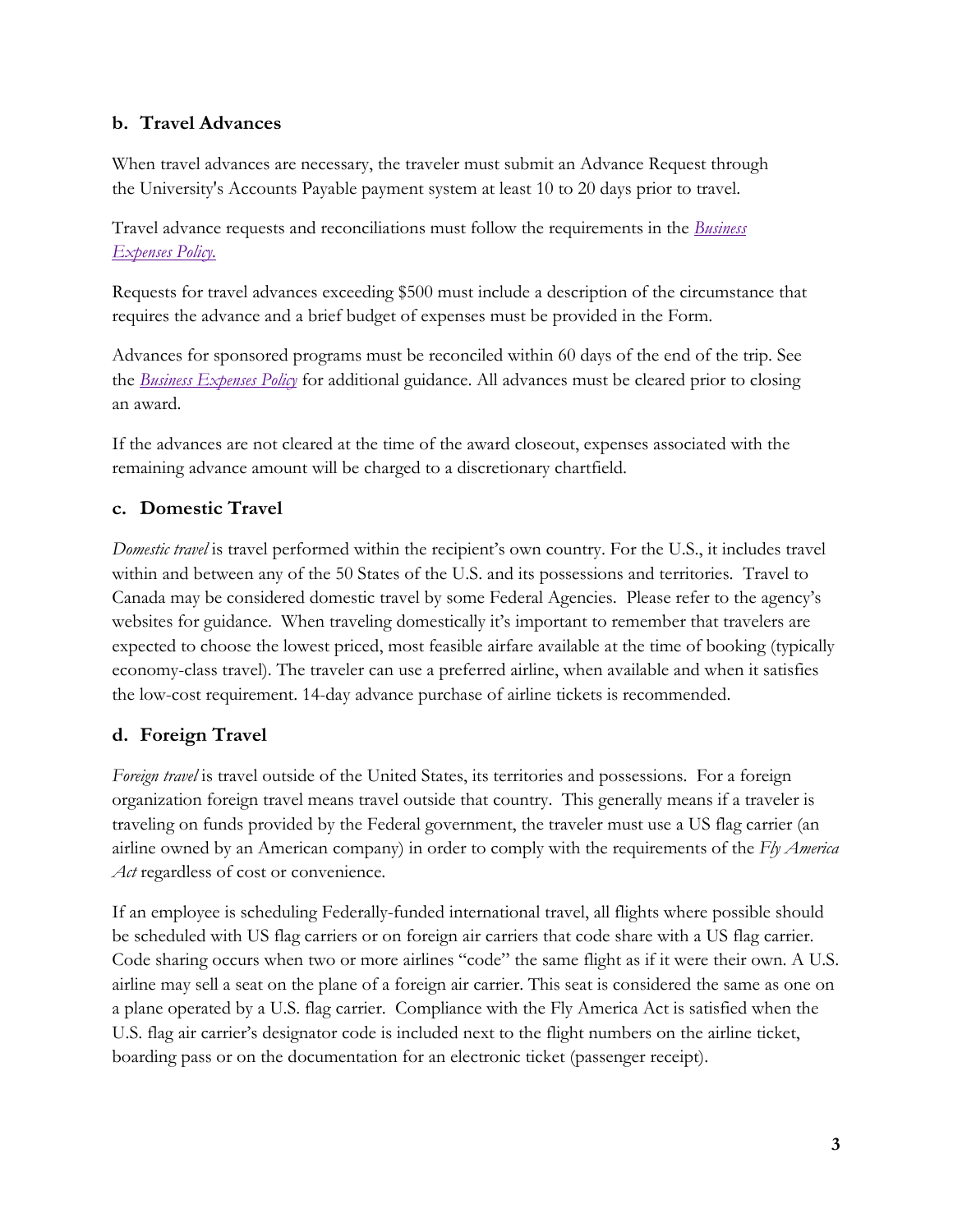*For example:* Delta has a code share agreement with Air France to Paris, France. If the boarding pass or e-ticket identifies a flight as DL ##, the requirements of the Federal Travel Regulations would be met, even if the flight was on an Air France airplane. If however, the boarding pass or e-ticket identifies the flight as an AF##, the requirements of the Federal Travel Regulations would not be met.

There are exceptions to the Act, including but not limited to instances where the use of a U.S. flag carrier would:

- a) Require circuitous routing;
- b) Require travel during unreasonable hours;
- c) Excessively prolong travel.
- d) The alternate airline is a flag carrier from a country with open skies agreement with the United States and there is no city‐pair contract flight.

Exceptions must be documented by providing a snapshot of flight availability, flight times and duration. Documentation is required to show that the ticket was issued under a code-share agreement. Please refer to the *[Fly America Act Waiver Checklist](https://www.nyu.edu/content/dam/nyu/sponsoredPrgmsAdmin/documents/SPAHdbk-FlyAmericaActWaiverChecklist.pdf)* for guidance on exceptions.

The cost in excess over the coach fare must be segregated on the employee reimbursement request submitted through the University's Accounts Payable payment system.

Any cost in excess over the coach fare will not be reimbursed from other non-sponsored funds unless approved in advance by the Dean or Senior Leader of the unit. The request for reimbursement must be accompanied by a written justification.

The U.S. Government has entered into several air transport agreements that allow Federally-funded transportation services for travel and cargo movements to use foreign air carriers under certain circumstances. Current bilateral/multilateral "Open Skies Agreements" (U.S. Government Procured Transportation) in effect include: the European Union (EU), Australia, Switzerland, and Japan.

Open Skies Agreements also provide a limited exception to the Fly America Act. Where an open skies agreement exists, a traveler may use the foreign airline except when a "GSA City Pair" exists or the travel is funded by the U.S. Department of Defense. Information on GSA City Pairs may be found at: *https://www.gsa.gov/portal/category/27075.*

When traveling to a destination serviced by a EU airline, NYU travelers flying on a Federal grant can fly on either a US carrier or an EU carrier as long as they touch down in an EU country. Researchers are strongly encouraged to take advantage of discount fares for airline travel through advance purchase of tickets where travel schedules can be planned in advance (such as for national meetings and other scheduled events).

Faculty, staff and students working on the sponsored project are responsible for their own expenses. Individuals are personally responsible to ensure travel arrangements meet sponsored travel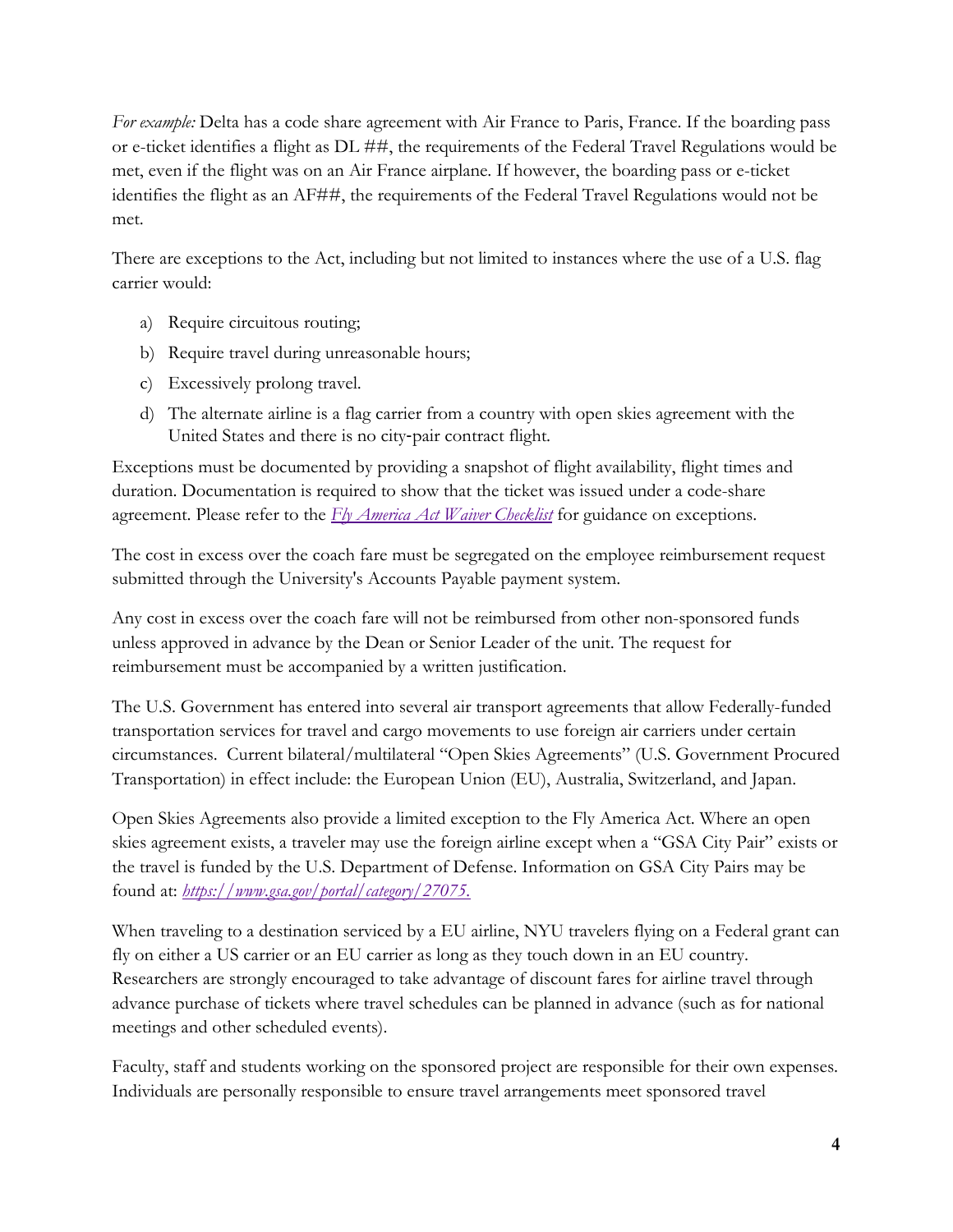regulations. Improper or inadequately supported travel claims cannot be paid and may delay the reimbursement process.

Travel costs for employees working on a sponsored project may include advances, per diems or subsistence allowances, and other travel-related expenses, such as mileage allowances if travel is by personal automobile. The following rules apply for meals, entertainment, and lodging specifically:

#### **e. Meals**

Original itemized receipts must be submitted for all meals when claiming actual expenses, as opposed to per diem. Original receipts are not required in cases where the traveler claims per diem for meal expenses. A traveler cannot claim both actual expense and per diem for meals on a single trip. Per diem rates for meals and incidental expenses are outlined as follows:

- The General Services Administration sets rates for travel within the 48 contiguous states. These rates can be found at *[http://www.gsa.gov/portal/content/104877.](http://www.gsa.gov/portal/content/104877)*
- The Department of Defense sets rates for Alaska, Hawaii and U.S. Territories and Possessions. These rates can be found at *<http://www.defensetravel.dod.mil/site/perdiemCalc.cfm>*.
- The State Department sets rates for International Travel. These rates can be found at *<http://www.state.gov/travel>*.

Please note that the GSA requires travelers to prorate the meal and incidental expense allowance for the first and last day of their trip. The first and last calendar day of travel is calculated at 75 % of the locale's per diem. Additionally, in all cases, alcohol is not a reimbursable expense on an award. The cost for the meals of a non-traveler or individual not specified in the award is not reimbursable as a travel expense.

## **f. Entertainment**

Entertainment is *not* reimbursable. Entertainment expenses include costs for meals other than the traveler, amusement, diversion or social activities. However, a meal expense is allowable and is not deemed entertainment when a bona fide business meeting discussing and/or collaborating on the research takes place. In order to be deemed a bona fide meeting, there must be an agenda and a list of attendees and their role in the project and these must be provided with the reimbursement request.

## **g. Lodging**

#### *Domestic Travel*

Travelers will be reimbursed for the actual cost of lodging, up to \$300 plus tax per day. The Exceptions will be granted if the expense is necessary, documented and approved by the appropriate school/department representative. Conference-site hotels will be reimbursed at the actual cost. (*See Documentation Requirements below*).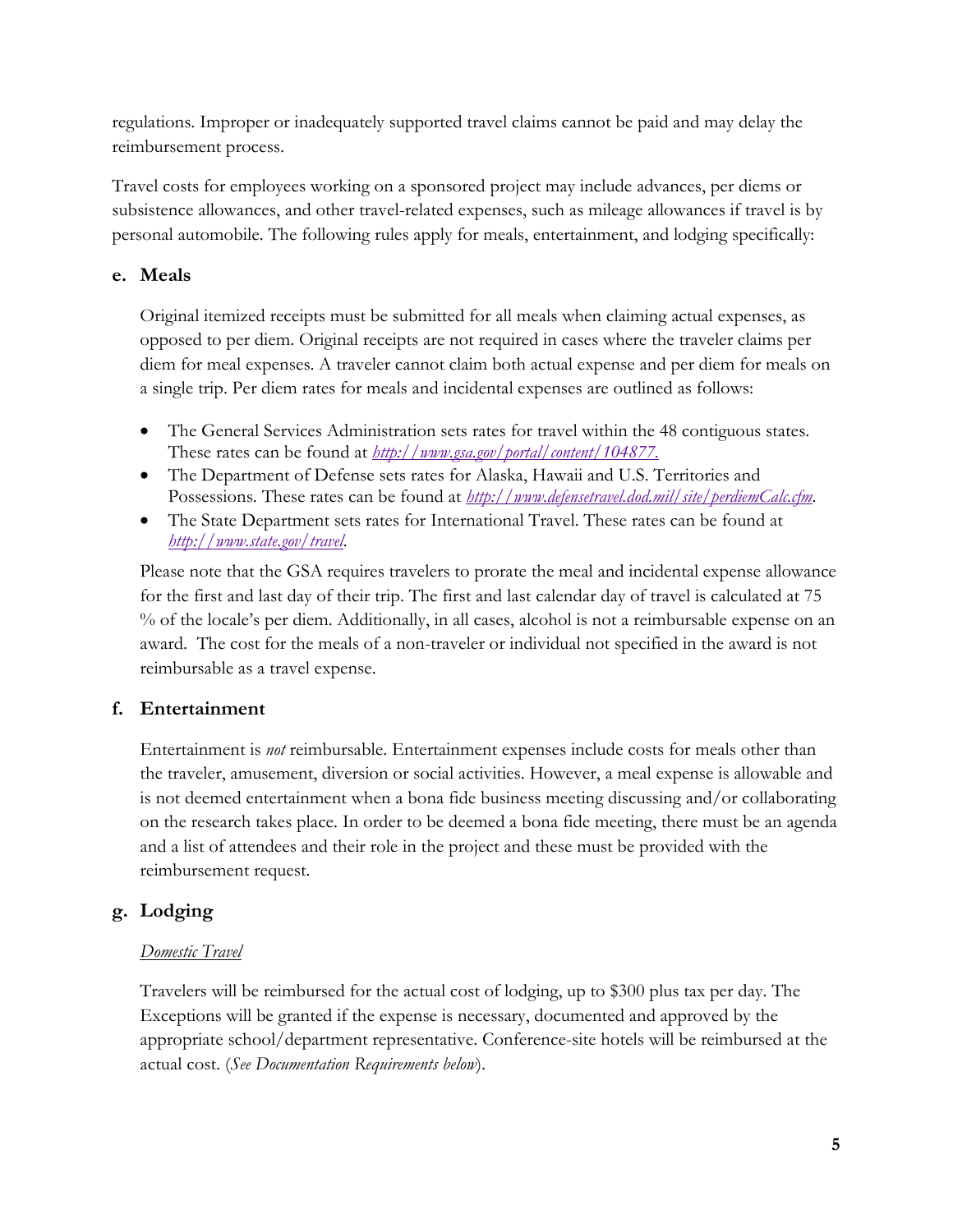#### *Foreign Travel*

For foreign travel, NYU uses the Department of State per diem rates, listed by country. See: *[http://www.state.gov/travel.](http://www.state.gov/travel)*

#### **h. Documentation**

Maintain documentation for all travel expenses and include original detailed receipts for reimbursement unless electing per diem for meals. Failure to produce a receipt may result in non-reimbursement. For conferences and meetings documentation should also include:

- A copy of the conference agenda;
- A statement that specifies the nature of the business conducted and reason for travel;
- If it is a meal expense, list name of attendees, explain why the meal was necessary and explain how it directly benefited the sponsored research award;
- Hotel receipt;
- Airline boarding pass or itinerary;
- Ground Transportation details (rental car bill, receipts from taxis or limousines, ticket coupon from rail or bus required if greater than \$25).

Failure to produce a receipt may result in non-payment to the employee. Missing or inadequate documentation should follow University policy and the researcher must complete the [Accounts](https://www.nyu.edu/content/dam/nyu/financialOperationsTreas/documents/forms/MissingReceiptReport.pdf) Payable *[Missing/Inadequate Documentation Report.](https://www.nyu.edu/content/dam/nyu/financialOperationsTreas/documents/forms/MissingReceiptReport.pdf)*

#### **i. Preferred Vendor**

When planning travel for sponsored research awards, travelers are encouraged to consult NYU Traveler for potential discounts with particular vendors to optimize financial resources and ensure proper stewardship over Federal funds. For assistance with travel arrangements, please visit *NYU Traveler: <http://www.nyu.edu/nyutraveler>*.

## **j. Use of Personal Credit Card or Department Travel Card**

Employees and students who are traveling on sponsored research awards are encouraged to use a department's travel credit card, when possible, for their purchases and minimize carrying large sums of money for paying expenses. Use of personal credit cards, while discouraged, is allowed.

## **k. Canceled trips**

In accordance with NYU's travel policy, employees and students who have purchased tickets or incurred expenses for travel on sponsored research awards and that are subsequently canceled should inquire about using the same ticket for future travel. If the travel is not postponed to a future